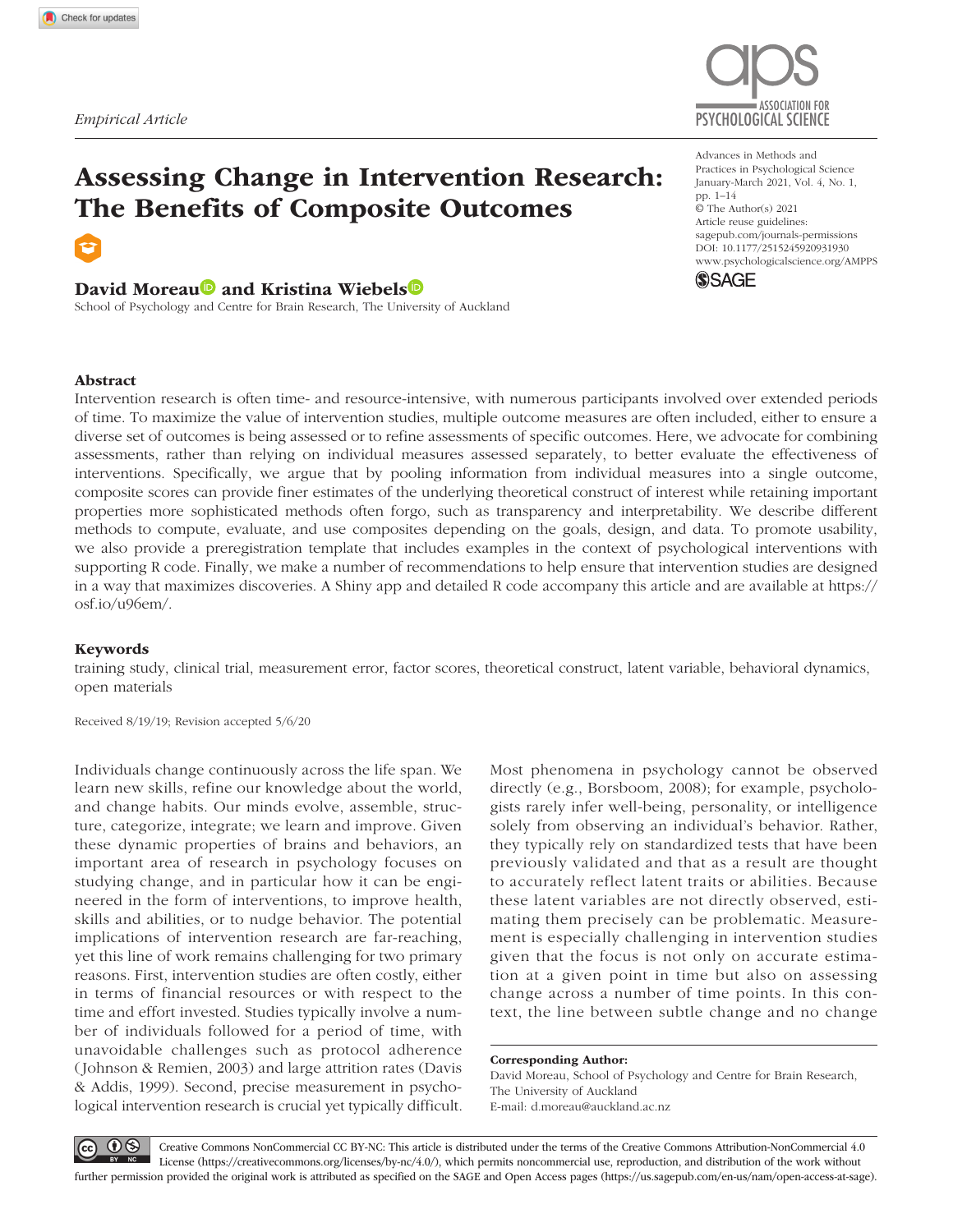at all can often be a very thin one, calling for sophisticated designs and analyses.

These characteristics may be discouraging, especially when the focus of an intervention is on a very specific outcome measure. What if the hypothesized effect cannot be observed, perhaps because a measure is too noisy or imprecise or because the intervention influenced outcomes that were not measured as part of the study? Given the resources invested, the cost of measuring the wrong outcome, or the right outcome in the wrong way, is often higher than for nonintervention research. A number of solutions to these challenges exist, including the use of large sample size and of tightly controlled experimental settings as well as careful dosage manipulations within study arms or conditions. Here, we focus on refining measurement, an aspect that has traditionally been underappreciated but has gained traction in the field of psychology recently (e.g., Flake & Fried, 2019). Specifically, we advocate the use of composite outcomes to enable inferences about change at the construct level (Cronbach & Meehl, 1955) rather than the level of individual measures. In this context, we first discuss the limitations and benefits of multiple outcome measures as well as the opportunity they provide to refine intervention designs.

## Limitations and Benefits of Multiple Outcomes in Interventions

In part to mitigate the aforementioned challenges inherent to psychological intervention studies, designs often include multiple outcome measures targeting a variety of domains. For example, interventions designed to enhance executive function may include well-validated tests of executive function but also additional measures such as short-term memory and reaction time (Takacs & Kassai, 2019). Likewise, interventions targeting well-being often include direct or indirect measures of well-being (e.g., life satisfaction, depressive symptoms) together with more restrictive outcome variables such as illness severity or suicidal thoughts (Bolier et al., 2013; Sin & Lyubomirsky, 2009); regimens focused on alleviating symptoms of clinical conditions such as anxiety disorders, phobia, or schizophrenia may use tests of secondary outcomes alongside symptom assessments (Fedoroff & Taylor, 2001; Mayo-Wilson et al., 2014; Pilling et al., 2002). Yet when multiple outcomes are treated separately at the analysis stage with improvement on any measure being interpreted as support for the effectiveness of an intervention, this approach can be problematic. Increasing the number of outcome variables maximizes the chance that an intervention will be found to have *some* effect, even if it is observed on an outcome measure that was not explicitly hypothesized to relate to the intervention (e.g., in a preregistration or a trial registration).

The reasoning behind this approach is similar to that of "hedging" and comes with a number of problems in the context of interventions. Hedging is a good strategy when uncertainty is important, and there is no underlying "truth." For example, when investing for retirement, one often spreads potential losses to minimize the influence of one particular event or of specific circumstances. Because investment is stretched across a range of products and placements that are at least partly independent, the risk associated with a portfolio is effectively mitigated. If a given strategy makes money, it is a winning strategy—the goal in investing is to improve the total gains regardless of which particular product within a portfolio is profitable. When designing an intervention, it is perhaps tempting to abide by the same rules, with multiple outcomes spreading the uncertainty associated with the effectiveness of an intervention. However, this strategy can lead to increased error rates, either false positives if no correction for multiple testing is applied or false negatives if one corrects for multiple comparisons. Controlling error rates is important when testing interventions because, in contrast to investments, one typically does not only care about winning (i.e., finding a significant effect somewhere) but also—perhaps more importantly about being right (i.e., the observed effect reflects a genuine pattern in the population of interest).

This concern is not new—problems with multiple outcomes have long been acknowledged in clinical trials (Pocock, 1997; Pocock et al., 1987), translating into welldefined guidelines for systematically defining primary outcomes (see e.g., the Standard Protocol Items: Recommendations for Interventional Trials [SPIRIT]; Chan et al., 2013). They have persisted in the less regulated, perhaps more lenient space of psychological interventions, but recent developments have been in the right direction, with the publication of specific guidelines for reporting randomized trials of social and psychological interventions (Grant et al., 2018; Montgomery et al., 2018). As a formal and principled way to distinguish exploratory from confirmatory research and, within the latter, to clarify which outcomes are primary and which are secondary, preregistration plays a key role in the context of interventions and should be encouraged (Cybulski et al., 2016).

Despite the aforementioned potential issues, multiple outcomes in intervention research also bring about a number of opportunities to refine assessments of effectiveness by allowing multiple sources of information to be pooled together. The notion of pooling together imperfect measures to get more accurate estimates is ubiquitous: Respectable pollsters do not rely on a single poll to predict the outcome of an election—they use (weighted) aggregates of multiple sources of information; finals in the major American sports leagues are often played to the best of seven games; and undergraduate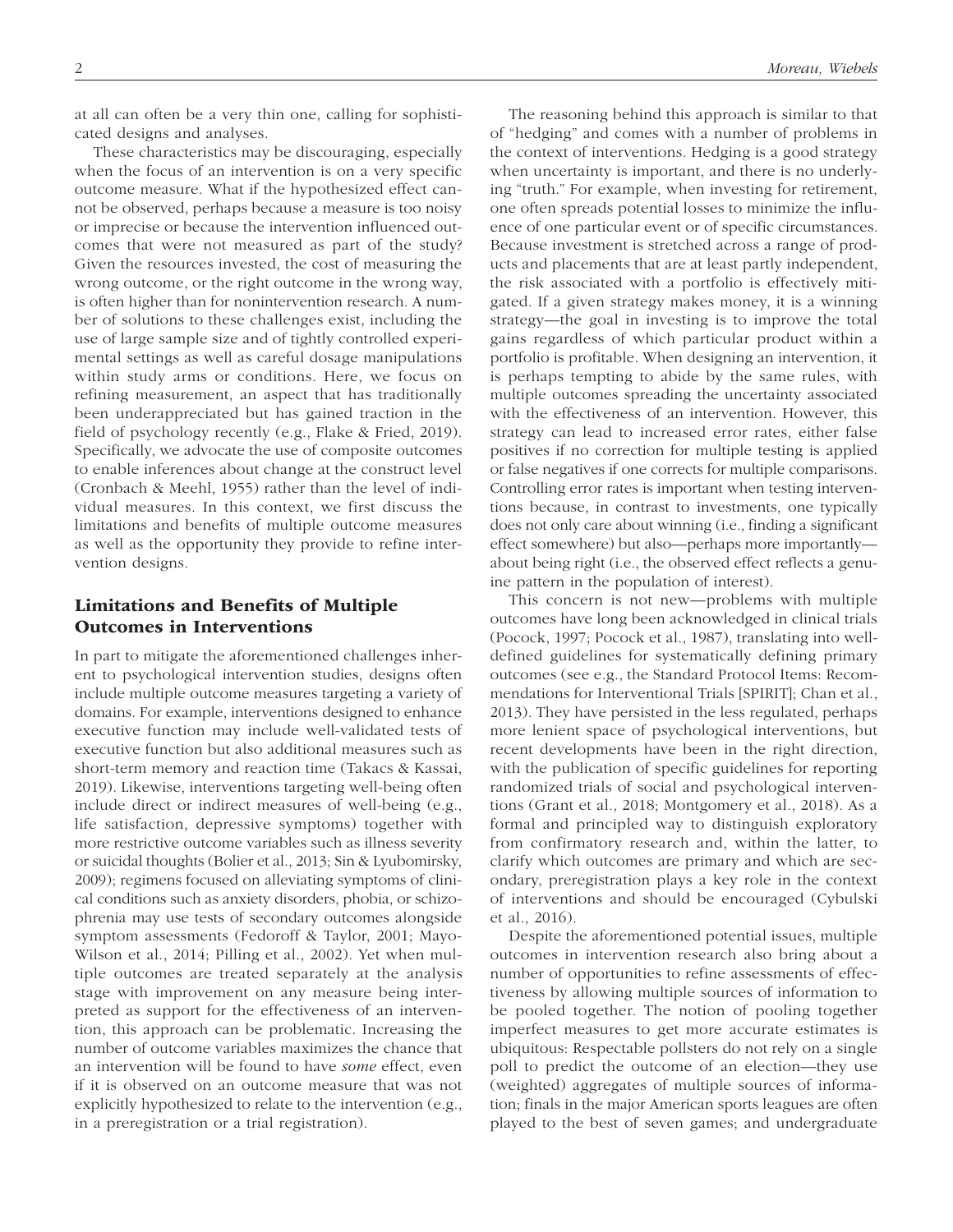college papers typically include a final exam but also a midterm exam and additional coursework. Every measurement in each of these fields, be it a single poll, game, or exam, is imperfect and sometimes a coarse representation of the underlying, unknown reality. Which candidate is ahead, which is the best team, or what is the level or ability of a student on a given topic are questions that typically cannot be reliably answered with one measurement. When multiple measurements are combined, however, one gets a finer estimate of the latent, unobservable reality.

The importance of combining outcome variables is especially salient in intervention studies. If change is observed in one measure after an intervention, one cannot distinguish between two competing options: that the theoretical construct genuinely has changed or that the intervention modulated variance in that particular measure that is not related to the construct itself (see Shiny app for a comparison between these two options). For example, a computerized intervention designed to alleviate Parkinson's symptoms on cognition may elicit changes in a computerized test battery of cognitive function because cognition has improved or because patients gained computer fluency over the course of the treatment. When multiple measures are used for construct estimation, ideally based on different testing modalities, the psychometric structure linking the different outcome measures (e.g., variance-covariance matrix) can help distinguish between these options (see Fig. 1). For example, the psychometric structure is likely preserved if improvements are observed on none of the measures (Fig. 1, postintervention scenario 1) or on all of the measures (Fig. 1, postintervention scenario 3). In the latter case, given that improvements are not only restricted to a single measure but also result in gains in other measures tapping the same construct, it is likely that the intervention genuinely influenced the theoretical construct. In contrast, the psychometric structure is typically not preserved when improvements are observed on at least one but not all of the measures (Fig. 1, postintervention scenario 2). In this case, the intervention likely modified variance unrelated to the construct (an outcome especially plausible if the improved measure is a poorer estimate of the construct, as is the case with M1 in Fig. 1) given that this task-specific variance is probably not shared across all measures. If only one measure is used to estimate a construct, these three scenarios are impossible to disentangle.

The field of brain training (for a review, see Simons et al., 2016), and in particular its implementation via working memory regimens (for a meta-analysis, see Melby-Lervåg et al., 2016), offers a compelling example. More than a decade ago, an influential article suggested that working memory training could improve fluid intelligence by as many as five points in a brief 4-week intervention (Jaeggi et al., 2008). Although it claimed enhancement at the construct level (fluid intelligence), improvements were reported on a single task (either the Raven's Progressive Matrices or the Bochum Matrix Test, depending on training length), thus allowing for the possibility that working memory gains translated to better performance on a fluid intelligence *task* but not necessarily in fluid intelligence at the construct level (Moody, 2009; Moreau & Conway, 2014; Shipstead et al., 2012). In line with this idea, subsequent work showed that the findings could not be replicated when modeling latent improvements (Chooi & Thompson, 2012; Colom et al., 2013; Redick et al., 2013; Schmiedek et al., 2010). The field of brain training has since increased its standards, with routine use of multiple assessment tasks per construct.

#### The Case for Composite Outcomes

Because it helps reduce measurement error, modeling change at the construct level increases the probability that a genuine effect will be detected for a given sample size (Weintraub, 2016) and allows more efficient use of resources (e.g., fewer participants for equivalent statistical power; Ross, 2007). Assessments of change at the construct level can be easily accommodated within the general structural equation modeling (SEM) framework, for example via latent curve models (LCM) and latent change score models (LCSM), while allowing multigroup comparisons (for a tutorial, see Kievit et al., 2018; for a detailed description, see Little, 2013). These techniques are appealing because they allow modeling of change directly at the latent level, in line with typical assumptions in many domains of psychology, according to which constructs can be explained by unobserved common causes (McCrae & Costa, 1987; Spearman, 1904; van Bork et al., 2019) and thus are most meaningful in the latent space (McArdle, 2009). However, LCM and LCSM can be problematic in some respects: (a) They typically require more than two time points for accurate modeling (Duncan & Duncan, 2009), whereas many psychological interventions include only a baseline and a postintervention session; (b) they may not provide much transparency about the underlying computations, especially given the flexibility afforded by the approach (McArdle, 2009; Tomarken & Waller, 2005); and (c) they can prevent, or at least complicate, meaningful comparisons across studies because of the inherent disparities between models (for a review, see Tomarken & Waller, 2005). Other methods have been developed recently that do not make assumptions about latent abilities; for example, psychometric networks have been proposed as an alternative to latent variable models for representing psychological constructs (van Bork et al., 2019), including to model change in longitudinal assessments (Blanken et al., 2019; Greene et al., 2018). These are promising developments; however, evidence for the benefits of network models over those of latent models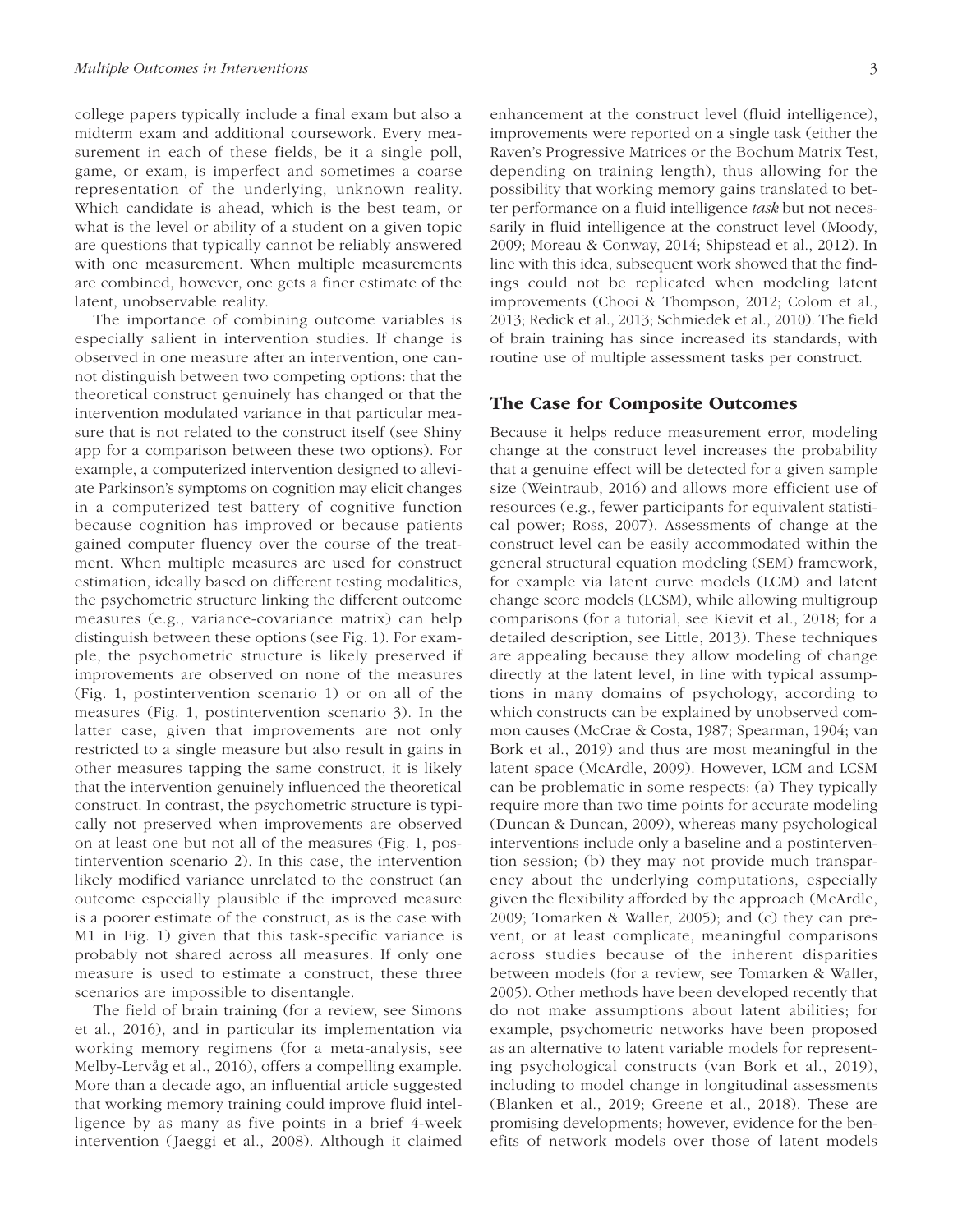

Fig. 1. Psychometric structure linking latent and observed measures in three hypothetical scenarios. In the first scenario (left), the intervention has no effect, and the relationship between the three measures remains unchanged from baseline to postintervention. In the second scenario (middle), the intervention elicits an increase in just one of the measures (M1). As a result, the relationship between measures changes between the two testing phases—a plausible scenario if the intervention modulates task variance that is not related to the theoretical construct but instead is specific to that measure. In the third scenario (right), the intervention elicits improvements on all measures, suggesting that the intervention tapped variance shared by all tasks and is thus part of the construct.

remains mixed, with the two approaches appearing to be complementary to one another rather than redundant (Guyon et al., 2017; van Bork et al., 2019).

An appealing alternative is to group theoretically related variables into a composite score (Ard et al., 2015). By pooling different imperfect measures of an underlying ability, one is less prone to measurement error. Thus, composites can help tap shared variance and reduce task-specific variability and come with many desirable properties—they allow meaningful comparisons across studies and are often straightforward to interpret (Proust-Lima et al., 2019). For example, an intervention study that investigates the effect of a particular treatment on a composite depression score can be compared against another study using the same composite as well as against population norms measured in nonintervention settings. As long as composite outcomes are computed in the same way, and assuming adequate validity and reliability, comparisons across studies remain meaningful.

In addition, composites allow finer assessments of the outcomes of interest at the construct level—beyond increasing the probability that any observed effect is genuine, assessing change at the construct level can help maximize statistical power (Freemantle & Calvert, 2010; Freemantle et al., 2003). We present a visual illustration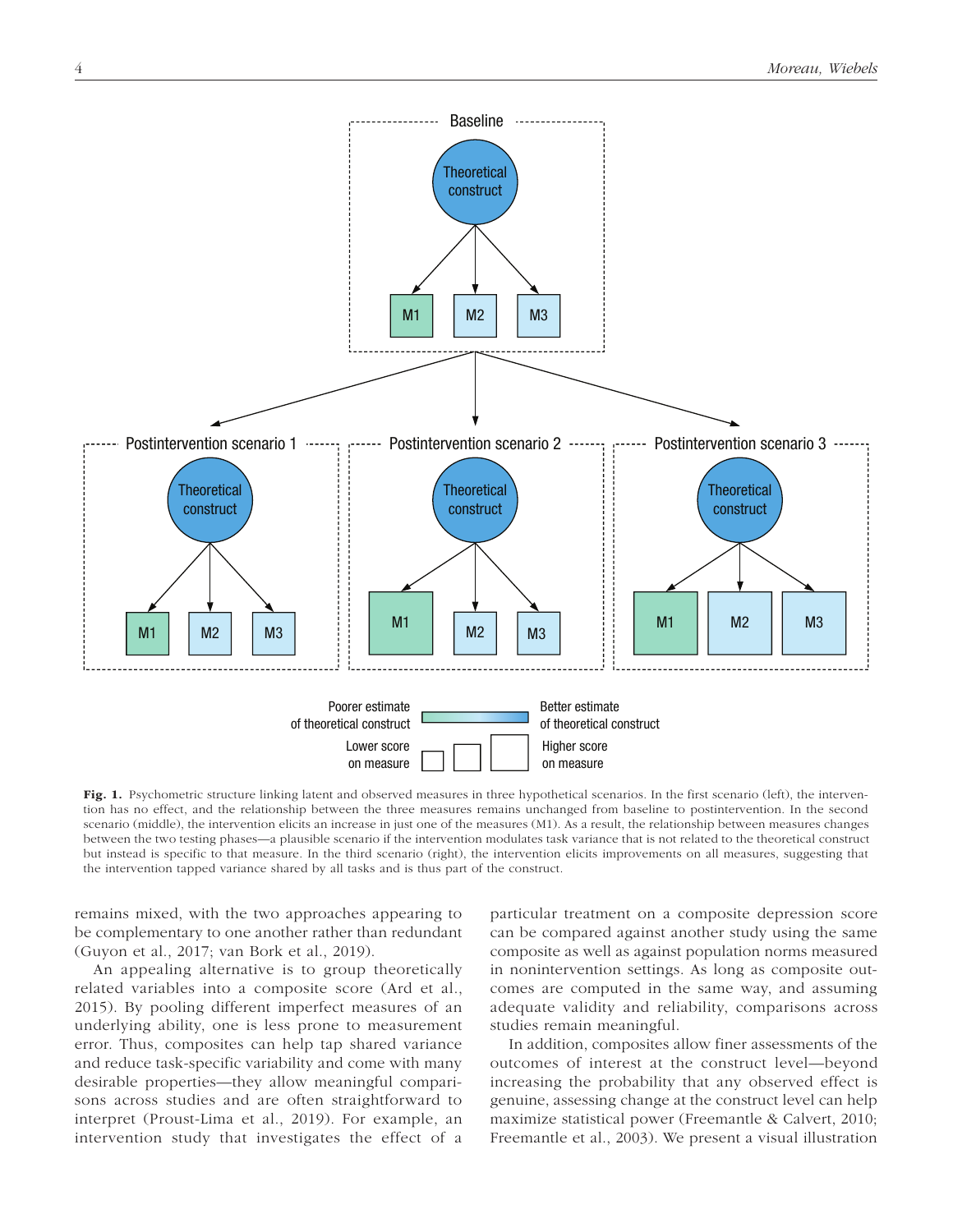

Fig. 2. Two strategies to maximize the value of intervention studies. If the effect of the intervention is hypothesized to be general (green box)—for example, an intervention targeting general cognition—a diverse set of measures can be used to form a composite primary outcome. In this case, the composite makes clear that the effect on each individual measure (A, B, C, D) stems from shared mechanisms. If the effect of the intervention is hypothesized to be specific (blue box)—for example, an intervention targeting working memory—a more restricted set of measures (A, A′, A′′, A′′′) can be used to form a composite primary outcome that is narrower but explored in more depth. This strategy helps refine assessments of change by tapping shared variance across outcome measures. Ideally, an intervention that is thought to influence a broad construct would include a diverse set of measures and additional assessments within each narrower construct (i.e., A, A′, A′′,  $A''$ , B, B',  $\dots$ , D'''; occupying the top right corner of the figure), but limited resources often preclude intervention researchers from using optimal designs.

of the benefits of composite outcomes over single measures in the Shiny app that accompanies this article. Therefore, and rather than adding variety in intervention outcomes or focusing on single-test assessments, a more sensible approach is often to measure fewer constructs, ideally with a primary outcome explored in depth with multiple assessments (see Fig. 2, blue box; Freemantle & Calvert, 2007a; Ross, 2007). If, however, a variety of measures are hypothesized to benefit from the intervention, it is likely that they are all thought to be influenced by the intervention via a common mechanism. When this is the case, the measures should be grouped together to form a composite spanning a wide construct (Fig. 2, green box). Both of these approaches have merit: Outcomes focused on narrower constructs with multiple measurements allow greater precision, whereas outcomes spread out over a broader construct can increase the impact and generalizability of the study. Irrespective of the particular type of construct one chooses to assess—narrow or broad—the composite outcome should be the primary outcome of the intervention.

Assessing change at the construct level using composite scores involves several steps, all of which need careful consideration by the researcher before the start of the intervention study. These include the computation of a composite following one of several methods available (*estimation*); assessments of validity, reliability, and other psychometric properties (*evaluation*); and the inclusion of the resulting composite in subsequent analyses to assess the effectiveness of the intervention (*application*). In the remainder of the article, we discuss the practicalities of using composite scores, including how to compute, evaluate, and preregister them, as well as their limitations.

## Estimating Composites From Theory and Data

After identifying the underlying construct of interest and the outcome measures that will be used for estimation (advice on how to select appropriate measures is available elsewhere; e.g., Borsboom et al., 2003; Flake &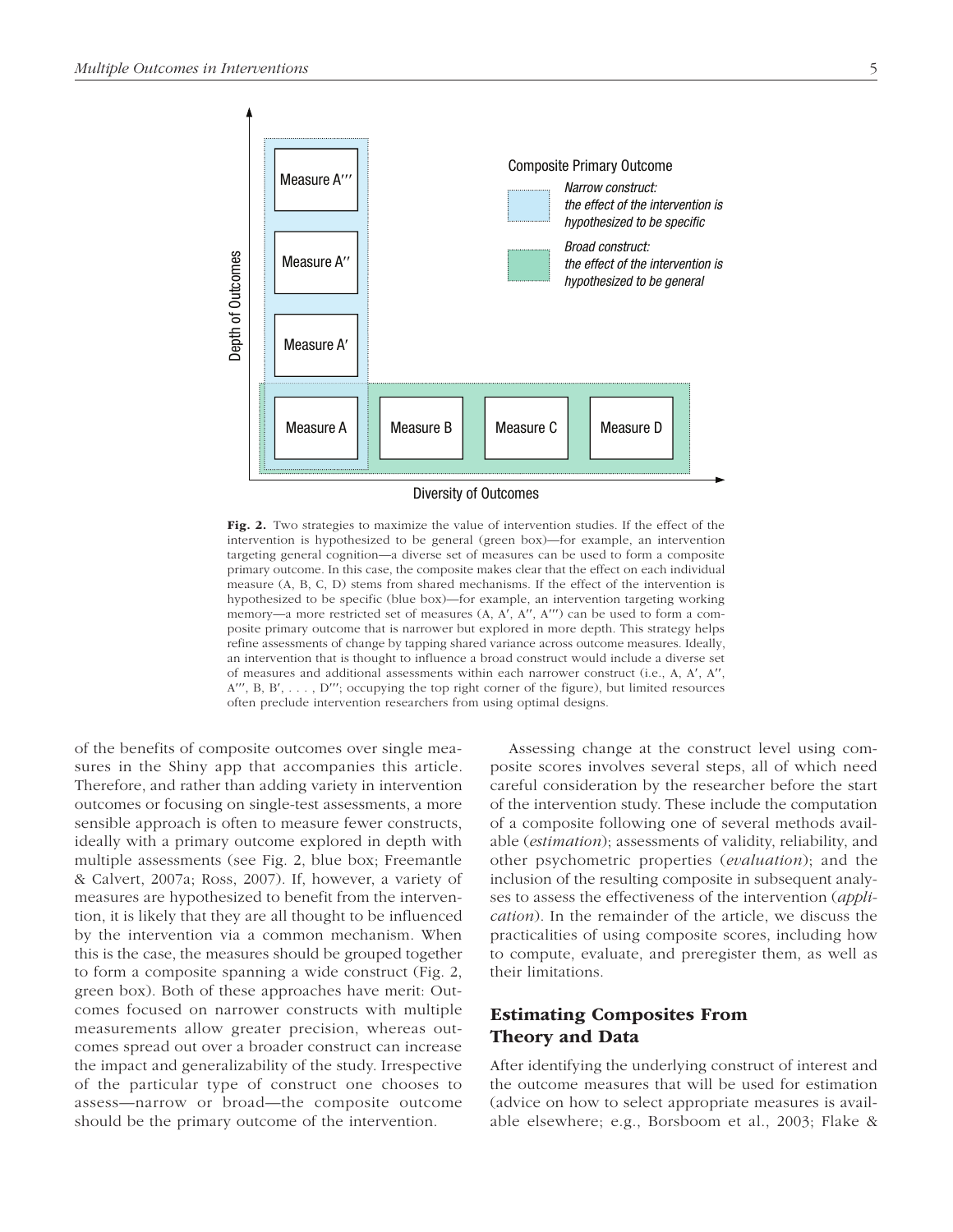Fried, 2019), one needs to decide how the composite should be calculated. Broadly speaking, composites are created by combining multiple measures into a single score. Assume that we have three different outcome measures aiming to measure the same underlying construct,  $M_1$ ,  $M_2$ , and  $M_3$ . We can use these three outcome measures to create a composite score *Cˆ* of the following form:

$$
\hat{C} = w_1 M_1 + w_2 M_2 + w_3 M_3, \tag{1}
$$

in which  $w_1$ ,  $w_2$ , and  $w_3$  are the weights, or coefficients, assigned to variables  $M_1$ ,  $M_2$ , and  $M_3$ , respectively. The art of creating composite scores is in large part about estimating these weights because there are many different ways to determine which values should be assigned, all of which may be more or less suitable depending on the specific circumstances.

Note that most of us are already familiar with composite scores because they encounter them almost every day. Whenever one makes claims such as that people watch television for 3 hr a day, or when one is calling a specific state in the United States a "blue state" or a "red state," one does not mean that those statements are valid for all in the entire population of interest. These statements are correct on average when aggregating across individuals. The average (i.e., the arithmetic mean) is a special type of composite score that is unitweighted, that is, it gives equal weight to all observations. In our example, to get the average,  $w_1$ ,  $w_2$ , and  $w_3$ would be set to one third.

Simple averages often represent a stark improvement over single measures (Bakal et al., 2015; see also the Shiny app that accompanies this article). Averaging helps decrease measurement error (for an example in the context of psychological interventions, see Moreau et al., 2016), thus providing better estimates of theoretical constructs. In some circumstances, however, one might want to allow more flexibility than merely adding or averaging outcome measures. On the basis of theoretical or empirical knowledge, one might know that some measures are excellent assessments of a construct, whereas others might be more noisy (but—and this is key—still useful for the estimation of a construct). This can be done by assigning different weights to each outcome variable forming the composite. Weights can be informed theoretically (e.g., using established population parameters or known psychometric structures of the tests) or determined via statistical methods, such as exploratory factor analysis (EFA) or principal component analysis (PCA).1

Theoretical information is typically available when using a standardized test battery to measure a welldefined construct. For example, the Wechsler Adult Intelligence Scale (Wechsler, 2008) and the Wechsler Intelligence Scale for Children (Wechsler, 1949) are test batteries of intelligence that consist of several subtests and either include the subtests' validity and reliability scores or allow estimating them as well as their psychometric structure. In addition, a formula for how the subtests ought to be combined to form a composite score based on these properties is typically available. If no prespecified formula is available as part of the test battery or if a researcher decides to select measures that are not part of a standardized battery to estimate a construct, some theoretical information might still be available. For example, if the measures have documented evidence about their validity or reliability, this information can be used to inform the weights. More valid, reliable measures would be given more weight than less valid or reliable ones.

Although psychometric batteries designed to assess theoretical constructs often use simple, unit-weighted averages to aggregate subtest scores, other, more sophisticated procedures involve a scaling factor. When multiple outcome measures are combined together to form a unit-weighted average, the scale of the resulting composite is different from that of the original measures. This is because increased precision around estimates results in smaller overall standard deviations, a phenomenon that becomes especially exacerbated as the number of subtests increases (Moreau et al., 2016). To correct for this inconsistency between the original standard deviations and the standard deviation of the average, composites are sometimes scaled, typically by expressing the average in terms of units of the square root of the sum of the correlation matrix of all subtests, such that

$$
\hat{C} = \frac{M_1 + M_2 + M_3 - k\mu}{\sqrt{\theta}} + \mu,
$$
 (2)

where  $\kappa$  is the number of measures included in the composite  $C$  and  $\mu$  is the population mean. In the case of standardized measures, θ might also be known, rather than estimated, from population-level estimates. For a three-variable composite, the sum of the correlation matrix  $θ$  is simply:

$$
\theta = \kappa + 2\text{cor}(M_1, M_2) + 2\text{cor}(M_1, M_3) + 2\text{cor}(M_2, M_3). (3)
$$

Differences between simple and scaled averages are exacerbated when intermeasure correlations get weaker or with increases in the overall number of measures included in the composite (see Fig. SM1 in the Supplemental Material available online and the Shiny app for a visual illustration of this phenomenon). Thus, the advantages of scaled composites over simple averages are exacerbated as designs become more complex and measurements get more noisy. Scaling composite outcomes helps provide finer estimates of an underlying effect, especially in the dynamic context of interventions,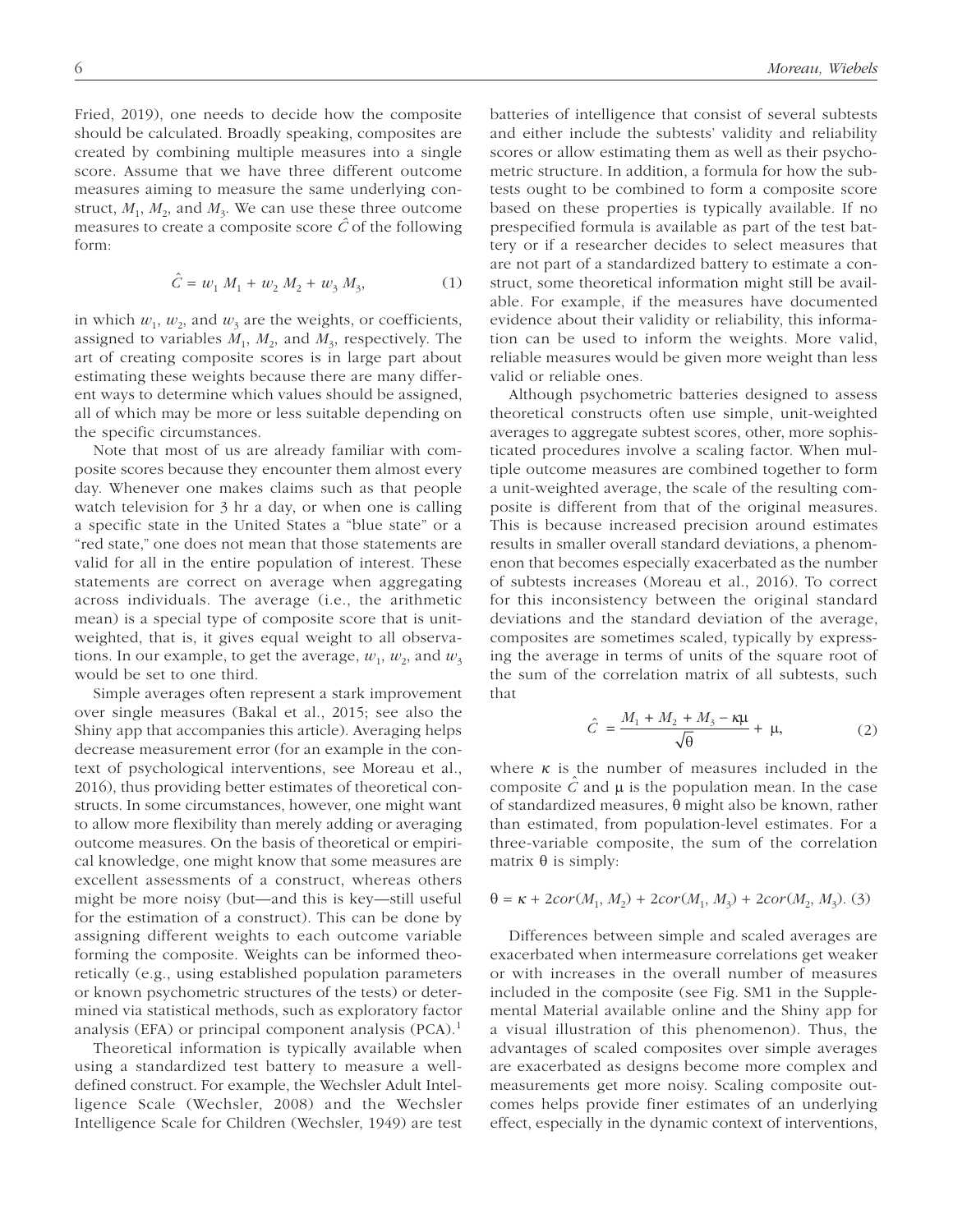while reducing error inflation and preserving statistical power.

When reliable theoretical information is not readily available—for example, when one combines measures to form an ad hoc set of measures that is not part of a standardized battery or to combine subtests of a standardized battery in a way that was not anticipated by the original developers—another possibility is to determine the weights empirically using information either from previous studies that have administered the same outcome measures in the same way or from the intervention data themselves. One of the most common ways to do this is via EFA (for a primer, see Yong et al., 2013). In an EFA, a key step involves determining factor loadings, that is, indices of the strength or association between a particular measure and each latent factor. In basic implementations of the method, these factor loadings can be used as weights in the calculation of composite scores, following the general case of Equation 1. Specifically, the factor loadings for a given factor are simply multiplied by the standardized observed scores before summing (for a tutorial, see DiStefano et al., 2009). As a result, the contribution of each measure to the composite score is a function of how well it relates to the latent factor, weighted according to the data at hand. In the EFA framework, those composites are referred to as *coarse* factor scores.

Although coarse methods to estimate composite score have the advantage of being relatively robust and stable (Grice & Harris, 1998), simply weighting scores as a function of factor loadings comes with a number of limitations. First, the loading is a regression coefficient in the prediction of a measure from a factor, not in the prediction of a factor from a measure. The two are not necessarily interchangeable, similarly to how  $Y = \beta_0$  +  $\beta_1 X + \varepsilon$  is not equivalent to  $X = \beta_0 + \beta_1 Y + \varepsilon$ . Second, coarse factor scores might not be accurate representations of a theoretical construct given that they are heavily influenced by the specific extraction and rotation methods used. For example, varimax rotations assume that factors are orthogonal (i.e., uncorrelated), whereas oblimin and promax allow for nonorthogonal factors. Which method is appropriate depends on the psychometric structure of the latent factors, but even when assumptions of orthogonality are correct, orthogonal solutions can nevertheless produce correlated factor scores (Glass & Maguire, 1966). Therefore, the relationship between estimated factors might not be reflected in the factor scores themselves. Moreover, it is important to note that differences in within-measure variability across the measures included in an EFA can lead to erroneous estimations of the resulting factor scores—measures for which variability is high (i.e., large standard deviations) will tend to be overrepresented in the calculation of factor loadings relative to other less variable measures (Gorsuch, 2014; Grice, 2001; Grice & Harris, 1998). This results in higher factor loadings but is purely an artifact of the variability in the data and does not reflect a true relationship with the latent factor. Oftentimes, measures are standardized before EFA to prevent variability from unduly influencing factor loadings (DiStefano et al., 2009).2

More advanced methods, known as *refined* methods, allow circumventing the aforementioned limitations. This class of methods allows maximizing the validity of composite scores by ensuring that they correlate highly with the latent factors. In general, weights are calculated according to the following form (Thurstone, 1935):

$$
W = R^{-1}F,\tag{4}
$$

in which *R* is the correlation matrix of the measures included in the composite and *F* is the factor-loading matrix. As with coarse factor scores, these weights are then multiplied by the standardized observed scores before summing. Scores calculated using these weights are usually referred to as *regression scores* (Thurstone, 1935) and take into account the correlation between factors and measures but also the correlation between measures. This allows maximal validity but comes with several disadvantages, including the possibility of low correlation between observed measures and factors and of nonorthogonality between factor scores (for details, see Grice, 2001). Alternative methods exist to account for these limitations, such as those described by Bartlett (1937) or Anderson and Rubin (1956), although the associated benefits of these methods come at the cost of validity (for an overview, see DiStefano et al., 2009). The R package *psych* (Revelle, 2018) includes several functions that provide an easy way to extract composite scores from EFA, including all major extraction methods described herein.

Which procedure is optimal to compute composites differs according to the outcome measures included, their psychometric properties, and the goal of the study. Simple averages are straightforward to understand and interpret; scaled averages come with interesting properties for comparisons with other measures. Theoretically informed composites have important advantages over composites determined empirically, most notably a high robustness because they are less dependent on specific characteristics of the intervention data. Within datadriven approaches, coarse factor scores are often easier to compute and relatively robust, whereas refined factor scores require additional analytic decisions but provide an additional scaling component based on the correlation structure, similar to that of scaled averages. Irrespective of the method one decides to use, it is important to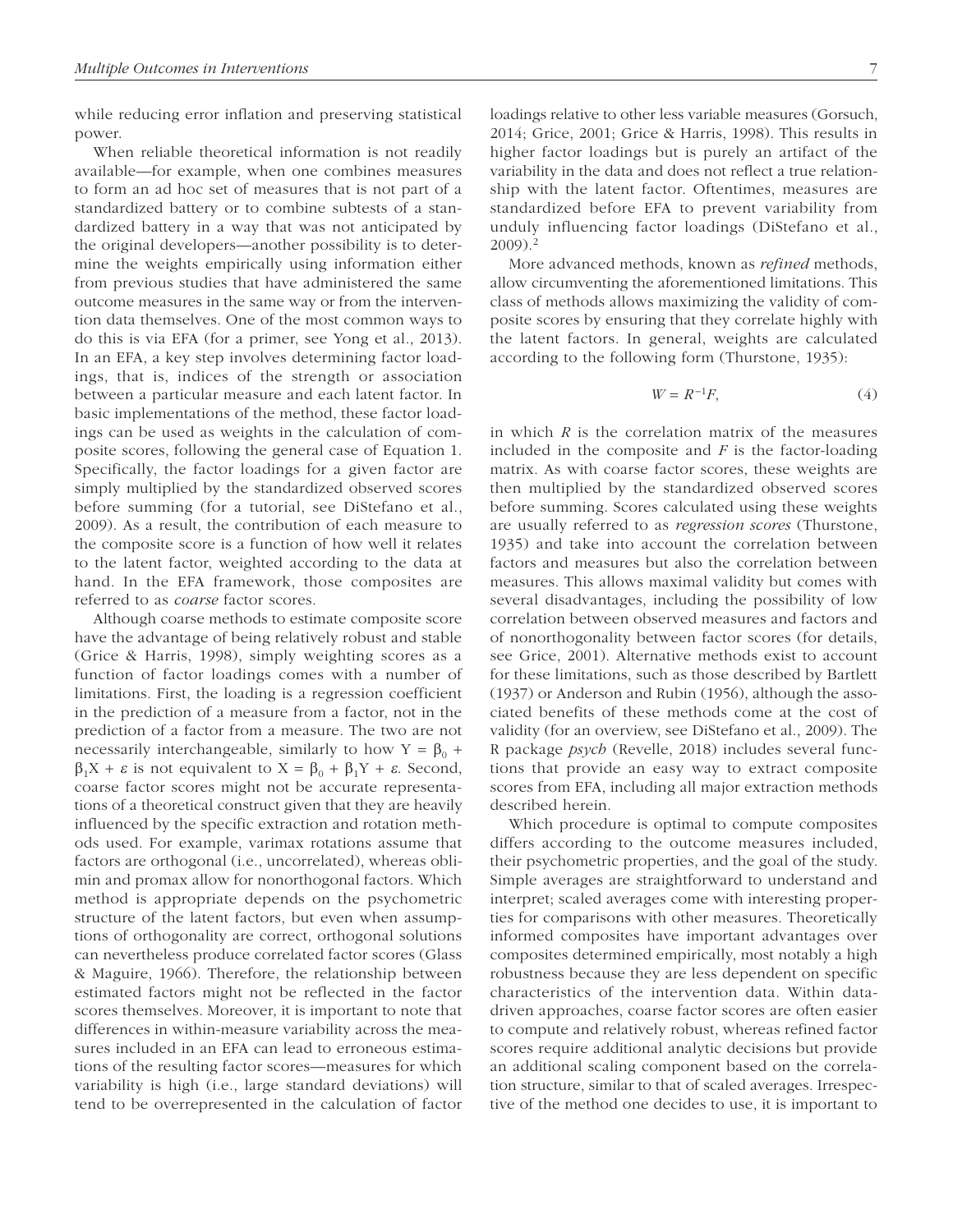note that the weights should be consistent between baseline and postintervention phases. If weights are altered between time points, the estimated constructs will differ in nature, which makes it difficult to assess whether change is genuine at the latent level or just an artifact of differences in composite estimation. Note that the increase in precision from single measures to a composite estimated from multiple measures is often substantial, whereas differences in performance between the various types of composites matter only in specific instances. As a result, using composites is key in our opinion, whereas the specific estimation method is less important as long as it can be justified.

#### Evaluating and Using Composites

When combining measures in intervention studies, it is important to make sure the composites are valid and reliable estimates of the underlying theoretical construct. Questions of validity can typically be addressed by examining the psychometric structure between the outcome measures that are being combined (i.e., the correlation between measures) at baseline. Construct estimation is valid only if the outcome variables that are aggregated are related, in the sense that they are the observable manifestation of a common factor. If the composite is based on robust theoretical information, its validity can be determined in advance; in cases in which the composite is based on the observed data, validity can be determined according to the specific aims of the intervention study and the norms of the field.

Problems often arise when composites include a variety of measures with no clear relation to one another, sometimes even defined a posteriori (Cordoba et al., 2010). If outcomes tap different underlying constructs than hypothesized (e.g., if an intelligence test taps substantially into a motivation construct; Duckworth et al., 2011), the interpretation of intervention outcomes is compromised. In this context, selecting adequate outcome measures at the onset is crucial (Coster, 2013), and guidelines exist to help investigators define composites that are sound and well defined (Chan et al., 2013; Moher et al., 2010). In addition to epistemological justifications, a number of statistical procedures can help decide on whether to combine measures into a construct (Raykov, 1997). As a rule of thumb, different measures are probably not tapping a common construct if they do not correlate relatively well with one another. Ideally, this should be determined according to known literature *and* the correlation matrix of the data. Theoretical and empirical approaches can typically inform each other: A firm grounding in theory is a necessary requirement when estimating a construct, yet confirming assumptions with empirical data, such as internal consistency measures

Another important component in the evaluation of composites relates to their reliability. One way to assess reliability is by comparing the psychometric structure between the outcome measures at baseline with the psychometric structure after the intervention. If the composite is a reliable estimate of the construct and the intervention does not solely modulate task-specific variance, the psychometric structure is likely to be very similar between the two time points. As illustrated in Figure 1, the extent to which this structure changes offers additional insight into the effects of the intervention on the construct of interest. For example, changes in the underlying construct are likely to affect all individual measures within a relatively preserved psychometric structure. In contrast, if the psychometric structure has changed drastically between the two time points, it is likely that the intervention has modulated task variance that is not related to the underlying construct. Generally, poor test-retest reliability within measures between baseline and postintervention sessions may invite caution in interpreting potential improvements. Ideally, this information should be provided in the form of a variancecovariance or correlation matrix.

After validity and reliability have been evaluated, composites can be substituted for individual measures in statistical analyses. Many intervention studies use *t* tests or repeated measures analyses of variance to compare change between baseline and postintervention time points across groups or conditions (e.g., treatment vs. control) or analyses of covariance to model differences in postintervention scores with baseline scores as a covariate (van Breukelen, 2013; Wright, 2006). Given that these models postulate that the effect of the intervention is the same for every participant—an almost definitely untenable assumption—the use of mixed models is generally preferable (Hilbert et al., 2019; McElreath, 2020) because they allow accounting for differences in change both at the group level and at the individual level. This property is especially important in the context of interventions because participants are typically exposed to a number of unsystematic variables that are not experimentally manipulated but can show substantial individual variability and thus greatly influence observed change in measured outcomes. Thus, models that account for this inherent variation can facilitate robust inferences with enhanced statistical power and fewer false positives (Baayen et al., 2008). Mixed models can also seamlessly accommodate unbalanced designs, designs with various time lengths between time points, missing data, nonlinear relationships, continuous covariates, or complex correlational structures among individual observations (Baayen et al., 2008; McElreath,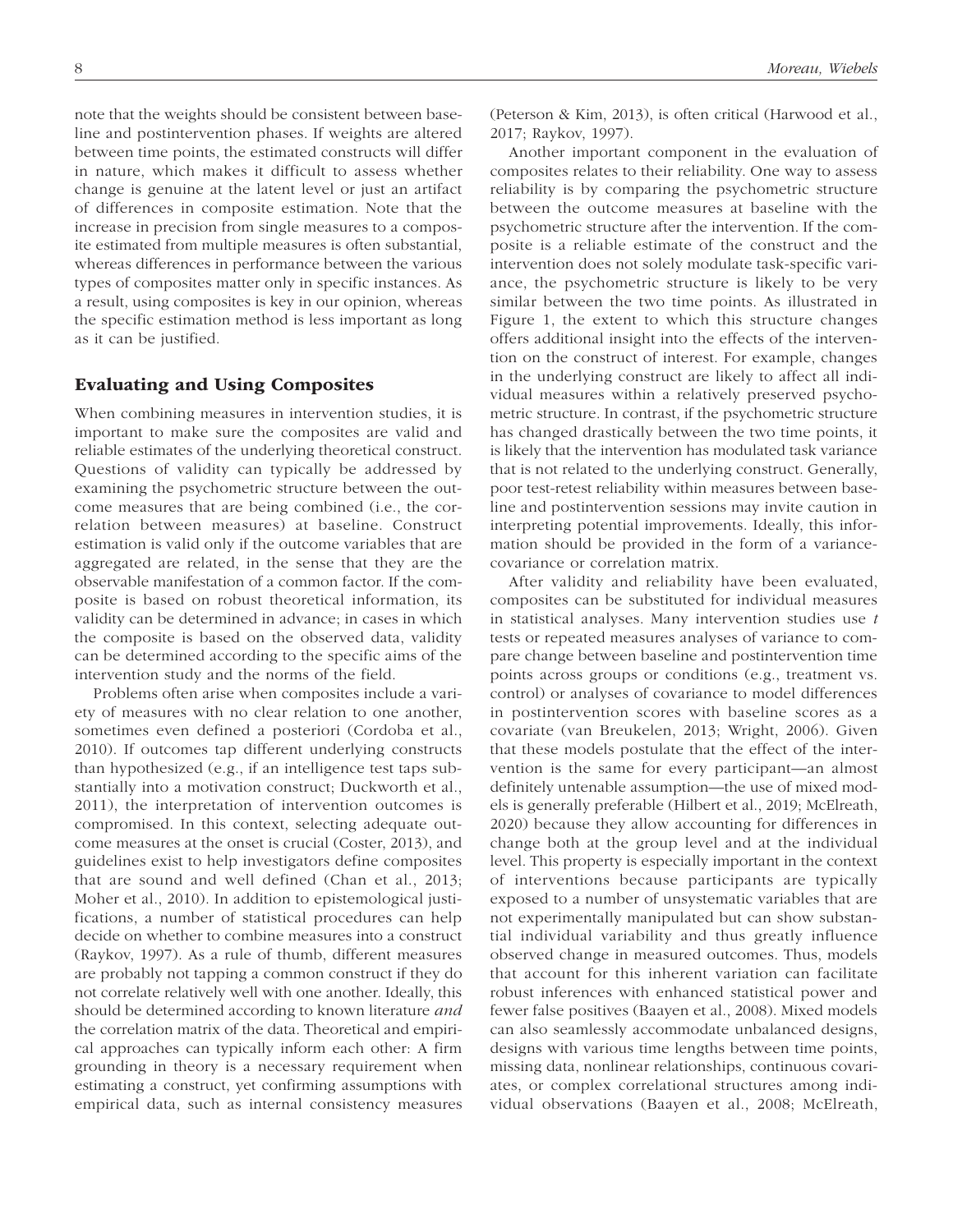| Step        | Ouestion                                                                                                                                  | Section in preregistration template      |
|-------------|-------------------------------------------------------------------------------------------------------------------------------------------|------------------------------------------|
| Estimation  | • Which construct will be estimated?                                                                                                      | Variables, Section 17.1                  |
|             | • How many and which tests/tasks/measurements will be used to estimate                                                                    | Variables, Section 17.1; Appendix        |
|             | the construct?                                                                                                                            | Variables, Section 17.1; Appendix        |
|             | $\bullet$ How will the weights be determined (e.g., using theoretical information,<br>empirical information, or both)?                    |                                          |
| Evaluation  | • How will validity and reliability be determined?                                                                                        | Variables, Section 17.2                  |
|             | • How will the psychometric structure at baseline be evaluated?                                                                           | Variables, Section 17.2; Appendix        |
|             | • What will be done to determine whether the psychometric structure was<br>altered substantially by the intervention?                     | Variables, Section 17.2                  |
| Application | • Which analyses will be conducted using the composite score?<br>• How will psychometric properties affect interpretation of the results? | Analysis Plan, Section 18.1;<br>Appendix |
|             | • What heuristics (if any) will be used to interpret the results? (e.g.,                                                                  | Analysis Plan, Section 18.3              |
|             | thresholds)                                                                                                                               | Analysis Plan, Section 20.1              |

Table 1. Questions to Consider When Planning Interventions Involving Construct Estimation via Composite Scores

2020). Because increased model complexity comes with additional flexibility and degrees of freedom in the analyses, data sharing should be encouraged to allow additional analyses with varying parameters, thus ensuring greater impact within the scientific community.

## Preregistering Composite Outcomes

The whole process of estimating, evaluating, and using composite outcomes should preferably be preregistered to prevent bias and undisclosed flexibility (Mellor & Nosek, 2018; Nosek et al., 2018). Many of the more general aspects of preregistration apply to psychological interventions using composite outcomes; however, there are also unique specificities that should be considered. To facilitate the preregistration of composites, we provide a template with examples in the context of psychological interventions (see online material at [https://osf](https://osf.io/u96em/) [.io/u96em/](https://osf.io/u96em/)). Table 1 summarizes typical questions at each of the three steps discussed in this article and the corresponding sections in the preregistration template.

Each step includes a number of questions that need to be addressed before the intervention starts. Some of these are rather straightforward, although very important (e.g., "Which construct will be estimated and how?" "Which analyses will be conducted?"); others require more detail. For example, the question of determining the weights for the composite should be carefully described. If the weights are determined on the basis of recommendations or reliable theoretical information, researchers simply need to disclose what the weights will be and on what information these are based, ideally with supporting references from the available literature. If, however, weights are determined empirically, great care should be taken to explain and justify decisions. In the case of EFA or PCA, preregistration should specify the number of factors or components that will be extracted<sup>3</sup> (or the threshold that will be used to determine this number, e.g., eigenvalue  $> X$ ), the method that will be used for rotation (e.g., varimax, promax, oblimin, equamax, quartimax), the method that will be used to calculate factor scores (e.g., Thurstone, Bartlett, Anderson-Rubin), how missing values will be handled, and how EFA/PCA assumptions will be checked (e.g., outlier detection, multicollinearity). More generally, aspects such as validity and reliability should be discussed as well as their influence on subsequent statistical analyses. This can be done by inspecting variancecovariance or correlation matrices between measures, between measures across time points, and within measures across time points. Ideally, preregistration should be accompanied by supporting programming code detailing each of these steps, allowing transparent and reproducible results.

## Limitations of Composite Outcomes

Although they typically represent improvements over single outcome measures, composites are no panacea. In clinical trials, in which composites have become very popular to increase design efficiency, a body of literature has also pointed out potential limitations. For example, composites can make it more difficult to identify sources of change or improvement (Freemantle & Calvert, 2007b; Ross, 2007) and can make variables difficult to interpret (Freemantle et al., 2003; Ross, 2007). By and large, these are not limitations of composites per se, however, but of their misuse in specific instances (Cannon, 1997; McCoy, 2018; Ross, 2007).

Other considerations perhaps warrant further consideration, however. In cases in which the intervention involves tests or tasks of a latent ability as part of the training regimen and measures of that same latent ability as an estimated construct at baseline and at postintervention—for example, when training working memory with the goal of improving working memory capacity—one should be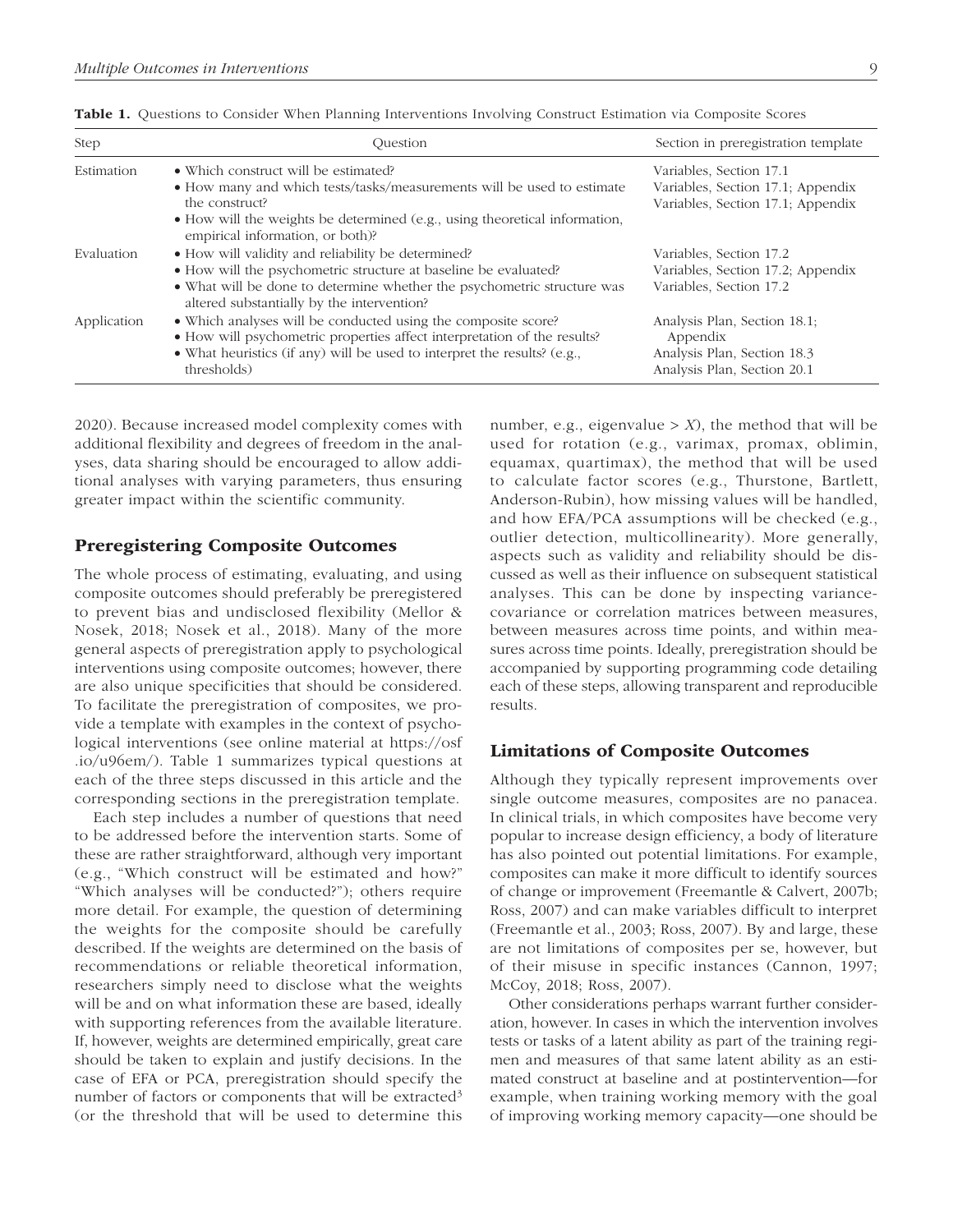aware that gains are likely to reflect distortions in the psychometric structure of the tests (e.g., measurementconstruct relationship) rather than actual improvements at the latent level (Shipstead et al., 2012). As a result, it is likely that the psychometric structure that has been reported in the relevant literature and observed at baseline is not representative of the structure at postintervention. These potential discrepancies should be directly investigated by examining variance-covariance or correlation matrices and be factored into the interpretation of findings—for example, important departures from known psychometric properties for a specific field should invite caution. Advanced modeling techniques, especially those from the SEM framework such as LCM and LCSM, can help in situations in which this is a concern (Moreau et al., 2016), although note that these methods are best suited to longitudinal designs with more than two time points (Duncan & Duncan, 2009) and have a number of other limitations (e.g., lack of transparency and interpretability), as mentioned previously.

More generally, composite scores can be influenced by the method used for estimation. This is especially true when estimation is purely data-driven, as in the case of EFA and PCA. Note that the estimation of composite scores via EFA is known to be indeterminate, in the sense that multiple solutions can fit the observed pattern of data equally well (the "indeterminacy problem"; see e.g., Grice, 2001). This aspect should be taken into account, and researchers should recognize its influence on the computation of composites. In addition, extracting a single factor or component from an EFA or PCA to represent a composite can be a questionable analytic choice in cases in which additional factors or components include a lot of information (i.e., variance) about the underlying measures (Greco et al., 2019).

Finally, assessing a construct with multiple outcomes can exacerbate common challenges in intervention studies, such as carryover effects (i.e., effects that persist from one experimental condition to another) or fatigue effects (i.e., decline in performance on an experimental task because of tiredness or boredom; see e.g., Pan et al., 1994). The former is often controlled with counterbalancing or with fixed testing order at all time points, whereas the latter is typically managed by limiting the total number of tests administered. The multiplicity of tests necessary to create composites can also make it difficult to blind participants to the main hypothesis: If a testing session includes a variety of tasks all measuring the same construct, participants are more likely to become aware of the main hypothesis being tested, or at least of the general trend expected (Boot et al., 2013). If left uncontrolled, for example when studies fail to match expectations across groups, improvements may reflect expectancy effects or participants' awareness of the hypothesis rather than intervention effects (e.g., Foroughi et al., 2016). These factors should be considered when designing intervention studies so that the use of multiple measures for construct estimation does not interfere with overall validity or reliability.

### Practical Recommendations

Given the aforementioned advantages and limitations of multiple outcome measures in interventions, we would like to make five simple recommendations to help strengthen intervention designs in the field of psychology.

## *Recommendation 1: preregister primary outcomes and confirmatory hypotheses*

Preregistration plays a key role in the context of interventions; it separates exploratory from confirmatory research and, within the latter, makes clear which outcomes are primary and which are secondary. Before starting the intervention, studies should preregister a primary outcome and should state confirmatory hypotheses explicitly. The primary outcome can be broad (e.g., general cognitive assessment) or rather narrow (e.g., working memory assessment). Other measures for which no clear prediction is made should be labeled as exploratory. Exploratory measures that appear to change as a result of the intervention should be preregistered as primary outcomes in subsequent confirmatory research to allow conclusive evidence.

## *Recommendation 2: assess change at the construct level*

Postintervention change does not necessarily imply that the intervention has affected the hypothesized theoretical construct. In some instances, interventions can elicit improvements in test scores or increases in task performance by modulating variance specific to individual measures despite being designed to influence latent abilities, traits, or characteristics. To ensure claims of effectiveness are founded, postintervention changes should thus be assessed at the construct level, not at the level of individual outcome measures.

## *Recommendation 3: combine multiple outcome measures to create composites*

Whenever possible, one should strive to combine multiple measures to test the primary hypothesis of an intervention. This approach is more likely to help detect genuine changes, especially when they are subtle and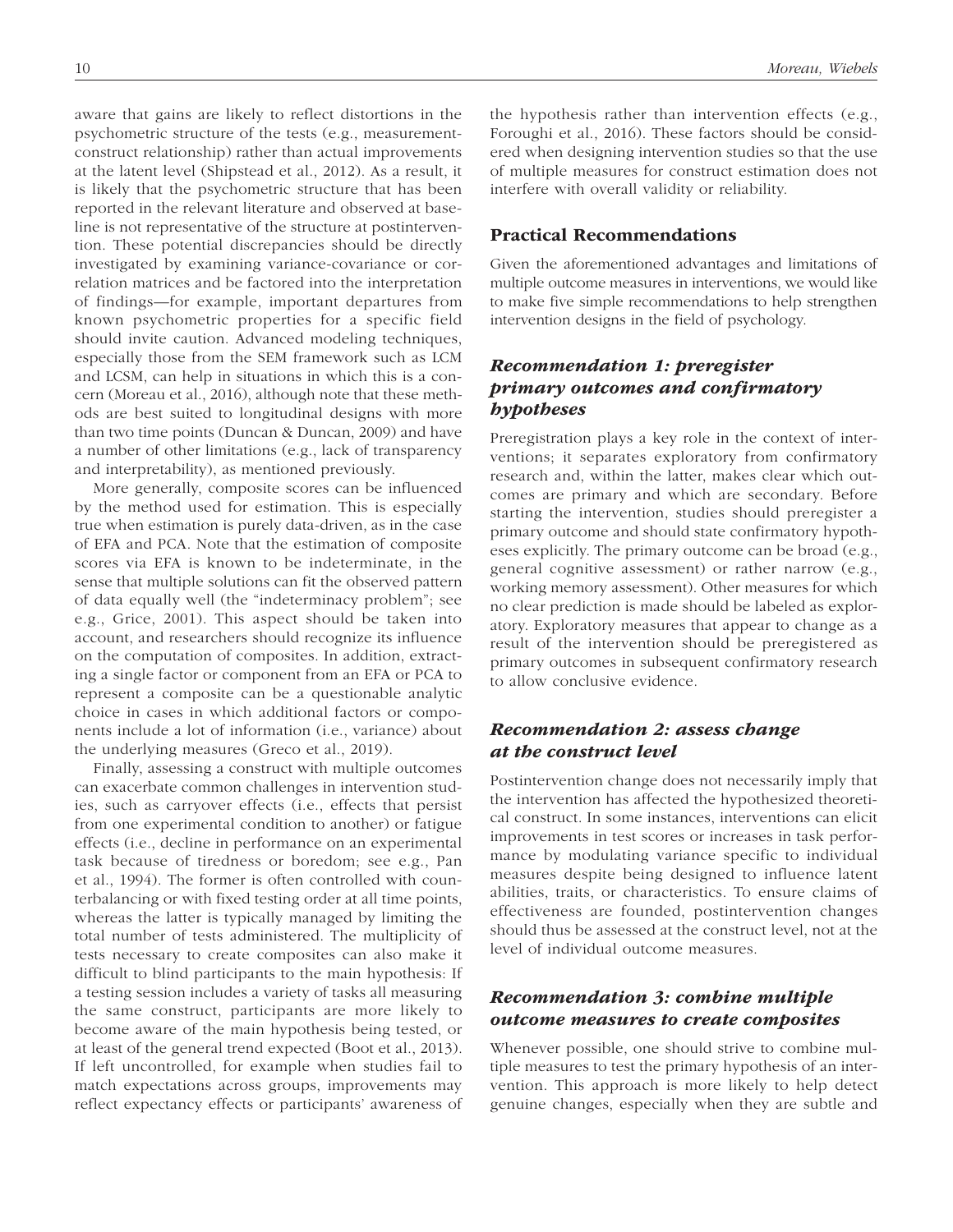embedded within complex, noisy systems. There are a number of ways to compute a composite score—scaling helps preserve distribution properties, allowing meaningful comparisons with the original variable units, whereas weighting helps ensure that valid and reliable variables are contributing to a greater extent to the composite than poorer measures. Different designs call for different procedures, which can produce different composites and affect subsequent analyses. Selection of the construct of interest and of its assessment should be based on theoretical understanding, ideally combined with empirical data, and should be set before the intervention begins.

## *Recommendation 4: assess validity and reliability of the composite*

Because they often do not uniformly affect all outcome measures, interventions can alter the psychometric structure relating outcomes and constructs. This can affect the validity and reliability of the composite. To help gauge the extent to which an intervention perturbed known psychometric structures, authors should report psychometric properties for all testing sessions in the form of variance-covariance or correlation matrices for all outcome variables. This information gives readers an indication of the validity of the outcome measures in the specific context of the intervention and allows putting claims of improvement in context. In addition, test-retest reliability should also be reported—this information helps determine whether change is fairly uniform across individuals or whether it has affected some individuals more than others. In the latter case, attention should be paid to ensure validity has been preserved. Together, indices of validity and reliability help determine whether improvements are likely to be task-specific or reflect broader change at the construct level.

## *Recommendation 5: follow general guidelines for intervention studies*

Finally, a number of suggestions have been made elsewhere about the importance of implementing interventions with adequate experimental designs (Boot et al., 2013; Moreau & Conway, 2014; Shipstead et al., 2012; Simons et al., 2016) or with respect to the use of appropriate statistical techniques for the analysis of intervention outcomes (McArdle, 2009; Moreau et al., 2016). More generally, it is essential to follow best practices in the design of interventions such as those outlined in the SPIRIT statement (Chan et al., 2013), which provides a number of suggestions for the type of information that needs to be included in clinical trial protocols, as well as guidelines for reporting clinical trials and psychological

interventions such as the Consolidated Standards of Reporting Trials statement (Schulz et al., 2011) and the extension for social and psychological interventions (Grant et al., 2018; Montgomery et al., 2018). These documents summarize recommendations to alleviate common problems in the reporting of randomized controlled trials and allow standardized communication for greater impact and outreach. The Journal Article Reporting Standards for Quantitative Research in Psychology (<https://apastyle.apa.org/jars/quantitative>) can also provide general methodological guidelines of relevance for interventions.

## Concluding Remarks

In this article, we have shown that the multiplicity of outcomes measures in intervention research comes with a number of advantages and limitations that are important to consider. When assessed separately, using multiple measures can lead to inflated error rate or loss of statistical power, but it can also enable construct estimation via composite outcomes pooling individual measures together. In our view, this approach has undeniable strengths that should be harnessed in intervention research. We have discussed a number of methods to compute, evaluate, and use composites and provided practical recommendations tailored to the field of psychology and a visual, interactive tool to help build an intuition for the benefits of this approach. We hope this contribution can facilitate the design of valid and informative interventions in psychological research.

#### Transparency

*Action Editor:* Alexa Tullett *Editor:* Daniel J. Simons *Author Contributions*

> D. Moreau developed the idea for the manuscript and wrote the initial draft. D. Moreau and K. Wiebels programmed the simulations and examples and created the Shiny app. Both authors collaboratively revised the manuscript and approved the final manuscript for submission.

*Declaration of Conflicting Interests*

The author(s) declared that there were no conflicts of interest with respect to the authorship or the publication of this article.

#### *Funding*

D. Moreau is supported by a Marsden grant from the Royal Society of New Zealand, funding from the Neurological Foundation of New Zealand, and a University of Auckland Early Career Research Excellence Award. K. Wiebels is supported by a Kate Edger Educational Charitable Trust Dame Dorothy Winstone Doctoral Completion Award.

*Open Practices*

Open Data: not applicable Open Materials: https://osf.io/u96em/ Preregistration: not applicable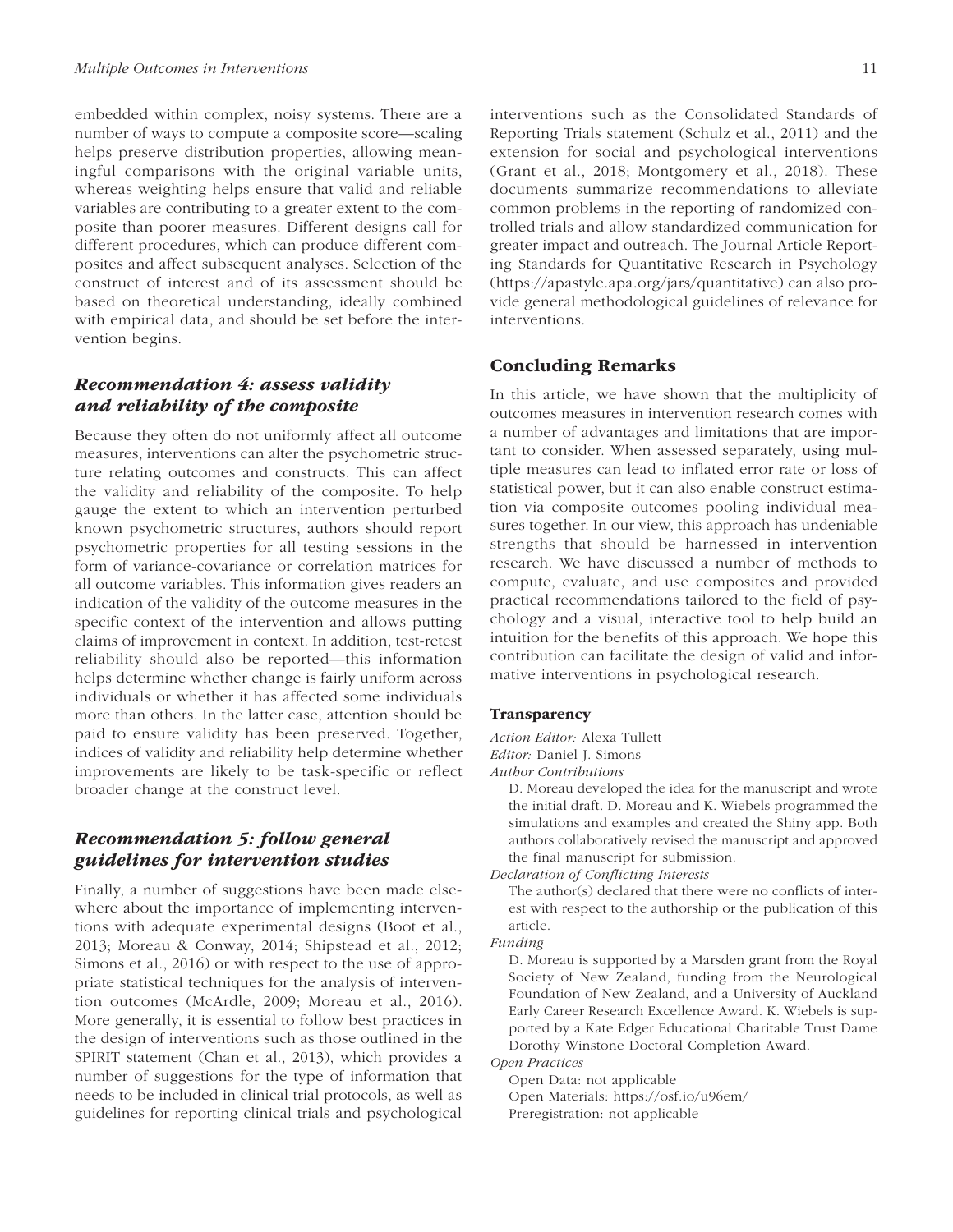All materials have been made publicly available via OSF and can be accessed at [https://osf.io/u96em/.](https://osf.io/u96em/) The Shiny app is available at [https://kwiebels.shinyapps.io/Multiple\\_](https://kwiebels.shinyapps.io/Multiple_outcomes_in_interventions/) [outcomes\\_in\\_interventions/.](https://kwiebels.shinyapps.io/Multiple_outcomes_in_interventions/) This article has received the badge for Open Materials. More information about the Open Practices badges can be found at [http://www.psychologi](http://www.psychologicalscience.org/publications/badges) [calscience.org/publications/badges](http://www.psychologicalscience.org/publications/badges).



## ORCID iDs

David Moreau D <https://orcid.org/0000-0002-1957-1941> Kristina Wiebels <https://orcid.org/0000-0002-5360-5965>

#### **Notes**

1. Note that it is also possible to use confirmatory factor analysis (CFA) to incorporate the hypothesized psychometric structure among variables into the empirical analysis. Thus, it can be viewed as an intermediate approach, between fully theoretical composites and those determined statistically. CFA is not discussed further in the present article because it does not differ fundamentally from EFA for the purpose of creating composites and is not commonly used in this way. When reliable theoretical information is available to inform the weights of the composite, approaches such as standardized battery indices or scaled averages should typically be preferred.

2. Alternatively, it is also possible to factor the correlation matrix rather than the covariance matrix, which achieves the same goal of standardization.

3. In certain cases, a researcher might intend to extract more than one factor, for example when the intervention is thought to influence more than one underlying construct. Ideally, this should be determined in advance, based on theoretical knowledge, and confirmed with a CFA.

#### References

- Anderson, T. W., & Rubin, H. (1956). Statistical inference in factor analysis. In J. Neyman (Ed.), *Proceedings of the Third Berkeley Symposium on Mathematical Statistics and Probability* (Vol. 5, pp. 111–150). California University Press.
- Ard, M. C., Raghavan, N., & Edland, S. D. (2015). Optimal composite scores for longitudinal clinical trials under the linear mixed effects model. *Pharmaceutical Statistics*, *14*, 418–426.
- Baayen, R. H., Davidson, D. J., & Bates, D. M. (2008). Mixedeffects modeling with crossed random effects for subjects and items. *Journal of Memory and Language*, *59*, 390–412.
- Bakal, J. A., Westerhout, C. M., & Armstrong, P. W. (2015). Impact of weighted composite compared to traditional composite endpoints for the design of randomized controlled trials. *Statistical Methods in Medical Research*, *24*, 980–988.
- Bartlett, M. S. (1937). The statistical conception of mental factors. *British Journal of Psychology*, *28*(1), 97–104.
- Blanken, T. F., Van Der Zweerde, T., Van Straten, A., Van Someren, E. J. W., Borsboom, D., & Lancee, J. (2019). Introducing network intervention analysis to investigate sequential, symptom-specific treatment effects: A demonstration in

co-occurring insomnia and depression. *Psychotherapy and Psychosomatics*, *88*, 52–54.

- Bolier, L., Haverman, M., Westerhof, G. J., Riper, H., Smit, F., & Bohlmeijer, E. (2013). Positive psychology interventions: A meta-analysis of randomized controlled studies. *BMC Public Health*, *13*, Article 119. [https://doi.org/](https://doi.org/10.1186/1471-2458-13-119) [10.1186/1471-2458-13-119](https://doi.org/10.1186/1471-2458-13-119)
- Boot, W. R., Simons, D. J., Stothart, C., & Stutts, C. (2013). The pervasive problem with placebos in psychology: Why active control groups are not sufficient to rule out placebo effects. *Perspectives on Psychological Science*, *8*, 445–454.
- Borsboom, D. (2008). Latent variable theory. *Measurement: Interdisciplinary Research and Perspectives*, *6*(1–2), 25–53.
- Borsboom, D., Mellenbergh, G. J., & van Heerden, J. (2003). The theoretical status of latent variables. *Psychological Review*, *110*, 203–219.
- Cannon, C. P. (1997). Clinical perspectives on the use of composite endpoints. *Controlled Clinical Trials*, *18*, 517–529; discussion 546–549.
- Chan, A.-W., Tetzlaff, J. M., Gøtzsche, P. C., Altman, D. G., Mann, H., Berlin, J. A., Dickersin, K., Hróbjartsson, A., Schulz, K. F., Parulekar, W. R., Krleža-Jerić, K., Laupacis, A., & Moher, D. (2013). SPIRIT 2013 explanation and elaboration: Guidance for protocols of clinical trials. *BMJ*, *346*, Article e7586.<https://doi.org/10.1136/bmj.e7586>
- Chooi, W.-T., & Thompson, L. A. (2012). Working memory training does not improve intelligence in healthy young adults. *Intelligence*, *40*, 531–542.
- Colom, R., Román, F. J., Abad, F. J., Shih, P. C., Privado, J., Froufe, M., Escorial, S., Martínez, K., Burgaleta, M., Quiroga, M. A., Karama, S., Haier, R. J., Thompson, P. M., & Jaeggi, S. M. (2013). Adaptive n-back training does not improve fluid intelligence at the construct level: Gains on individual tests suggest that training may enhance visuospatial processing. *Intelligence*, *41*(5), 712–727. [https://](https://doi.org/10.1016/j.intell.2013.09.002) [doi.org/10.1016/j.intell.2013.09.002](https://doi.org/10.1016/j.intell.2013.09.002)
- Cordoba, G., Schwartz, L., Woloshin, S., Bae, H., & Gøtzsche, P. C. (2010). Definition, reporting, and interpretation of composite outcomes in clinical trials: Systematic review. *BMJ*, *341*, Article c3920.<https://doi.org/10.1136/bmj.c3920>
- Coster, W. J. (2013). Making the best match: Selecting outcome measures for clinical trials and outcome studies. *The American Journal of Occupational Therapy*, *67*, 162–170.
- Cronbach, L. J., & Meehl, P. E. (1955). Construct validity in psychological tests. *Psychological Bulletin*, *52*, 281–302.
- Cybulski, L., Mayo-Wilson, E., & Grant, S. (2016). Improving transparency and reproducibility through registration: The status of intervention trials published in clinical psychology journals. *Journal of Consulting and Clinical Psychology*, *84*, 753–767.
- Davis, M. J., & Addis, M. E. (1999). Predictors of attrition from behavioral medicine treatments. *Annals of Behavioral Medicine*, *21*, 339–349.
- DiStefano, C., Zhu, M., & Mindrila, D. (2009). Understanding and using factor scores: Considerations for the applied researcher. *Practical Assessment, Research & Evaluation*, *14*(20), 1–11.
- Duckworth, A. L., Quinn, P. D., Lynam, D. R., Loeber, R., & Stouthamer-Loeber, M. (2011). Role of test motivation in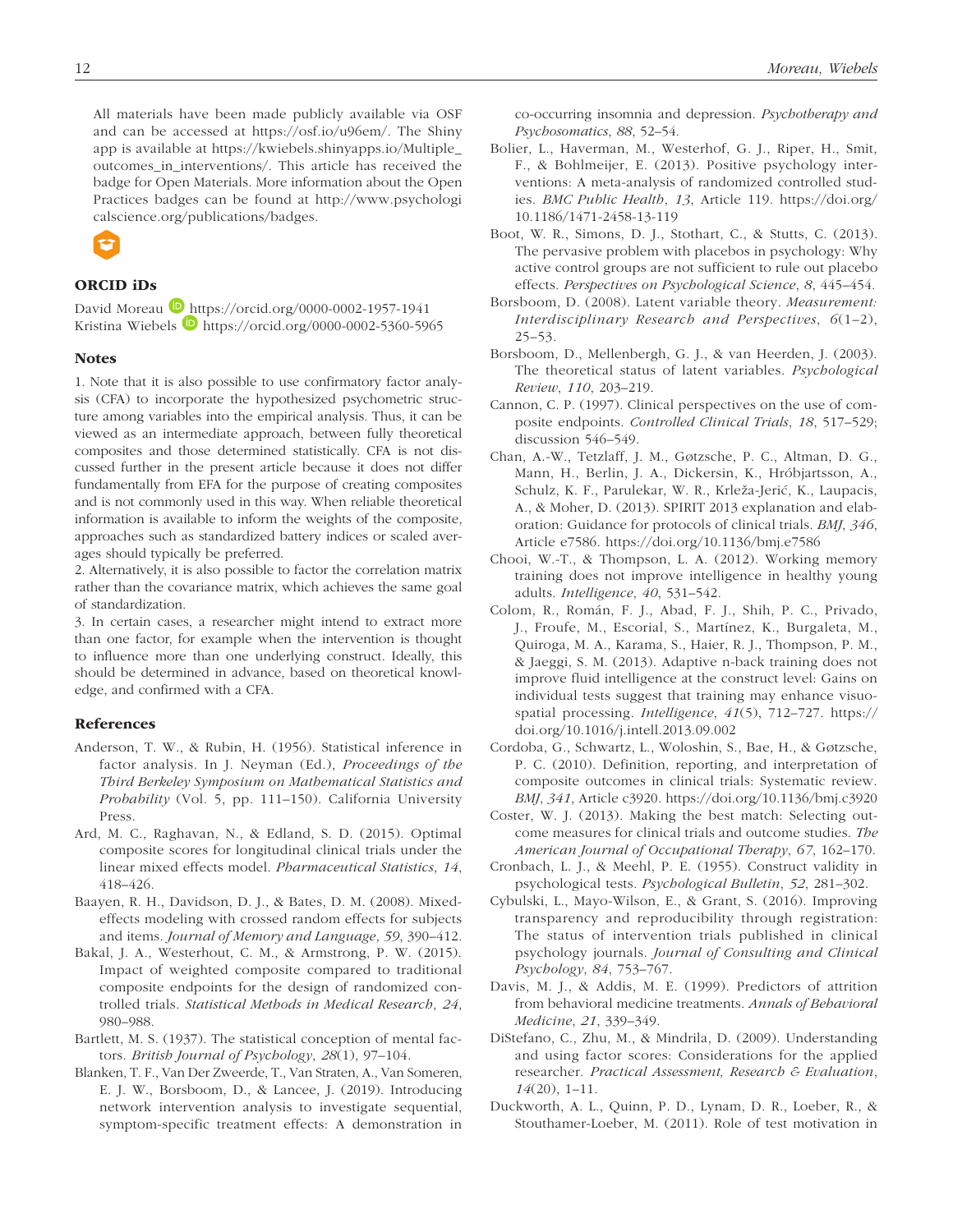intelligence testing. *Proceedings of the National Academy of Sciences, USA*, *108*, 7716–7720.

- Duncan, T. E., & Duncan, S. C. (2009). The ABC's of LGM: An introductory guide to latent variable growth curve modeling. *Social and Personality Psychology Compass*, *3*, 979–991.
- Fedoroff, I. C., & Taylor, S. (2001). Psychological and pharmacological treatments of social phobia: A meta-analysis. *Journal of Clinical Psychopharmacology*, *21*, 311–324.
- Flake, J. K., & Fried, E. I. (2019). *Measurement schmeasurement: Questionable measurement practices and how to avoid them*. PsyArXiv. <https://doi.org/10.31234/osf.io/hs7wm>
- Foroughi, C. K., Monfort, S. S., Paczynski, M., McKnight, P. E., & Greenwood, P. M. (2016). Placebo effects in cognitive training. *Proceedings of the National Academy of Sciences, USA*, *113*, 7470–7474.
- Freemantle, N., & Calvert, M. (2007a). Composite and surrogate outcomes in randomised controlled trials [Review of composite and surrogate outcomes in randomised controlled trials]. *BMJ*, *334*, 756–757.
- Freemantle, N., & Calvert, M. (2007b). Weighing the pros and cons for composite outcomes in clinical trials. *Journal of Clinical Epidemiology*, *60*, 658–659.
- Freemantle, N., & Calvert, M. J. (2010). Interpreting composite outcomes in trials. *BMJ*, *341*, Article c3529. [https://doi](https://doi.org/10.1136/bmj.c3529) [.org/10.1136/bmj.c3529](https://doi.org/10.1136/bmj.c3529)
- Freemantle, N., Calvert, M., Wood, J., Eastaugh, J., & Griffin, C. (2003). Composite outcomes in randomized trials: Greater precision but with greater uncertainty? *JAMA*, *289*, 2554–2559.
- Glass, G. V., & Maguire, T. O. (1966). Abuses of factor scores. *American Educational Research Journal*, *3*, 297–304.
- Gorsuch, R. L. (2014). *Factor analysis: Classic edition*. Routledge.
- Grant, S., Mayo-Wilson, E., Montgomery, P., Macdonald, G., Michie, S., Hopewell, S., & Moher, D., on behalf of the CONSORT-SPI Group. (2018). CONSORT-SPI 2018 explanation and elaboration: Guidance for reporting social and psychological intervention trials. *Trials*, *19*, 406.
- Greco, S., Ishizaka, A., Tasiou, M., & Torrisi, G. (2019). On the methodological framework of composite indices: A review of the issues of weighting, aggregation, and robustness. *Social Indicators Research*, *141*(1), 61–94.
- Greene, T., Gelkopf, M., Epskamp, S., & Fried, E. (2018). Dynamic networks of PTSD symptoms during conflict. *Psychological Medicine*, *48*, 2409–2417.
- Grice, J. W. (2001). Computing and evaluating factor scores. *Psychological Methods*, *6*, 430–450.
- Grice, J. W., & Harris, R. J. (1998). A comparison of regression and loading weights for the computation of factor scores. *Multivariate Behavioral Research*, *33*, 221–247.
- Guyon, H., Falissard, B., & Kop, J.-L. (2017). Modeling psychological attributes in psychology—An epistemological discussion: Network analysis vs. latent variables. *Frontiers in Psychology*, *8*, Article 798. [https://doi.org/10.3389/](https://doi.org/10.3389/fpsyg.2017.00798) [fpsyg.2017.00798](https://doi.org/10.3389/fpsyg.2017.00798)
- Harwood, J. M., Weiss, R. E., & Comulada, W. S. (2017). Beyond the primary endpoint paradigm: A test of intervention effect in HIV behavioral intervention trials with numerous correlated outcomes. *Prevention Science*, *18*, 526–533.
- Hilbert, S., Stadler, M., Lindl, A., Naumann, F., & Bühner, M. (2019). Analyzing longitudinal intervention studies with linear mixed models. *TPM: Testing, Psychometrics, Methodology in Applied Psychology*, *26*(1). [https://www.tpmap.org/prod](https://www.tpmap.org/product/analyzing-longitudinal-intervention-studies-with-linear-mixed-models/) [uct/analyzing-longitudinal-intervention-studies-with-linear](https://www.tpmap.org/product/analyzing-longitudinal-intervention-studies-with-linear-mixed-models/)[mixed-models/](https://www.tpmap.org/product/analyzing-longitudinal-intervention-studies-with-linear-mixed-models/)
- Jaeggi, S. M., Buschkuehl, M., Jonides, J., & Perrig, W. J. (2008). Improving fluid intelligence with training on working memory. *Proceedings of the National Academy of Sciences, USA*, *105*, 6829–6833.
- Johnson, M. O., & Remien, R. H. (2003). Adherence to research protocols in a clinical context: Challenges and recommendations from behavioral intervention trials. *American Journal of Psychotherapy*, *57*, 348–360.
- Kievit, R. A., Brandmaier, A. M., Ziegler, G., van Harmelen, A.-L., de Mooij, S. M. M., Moutoussis, M., Goodyer, I. M., Bullmore, E., Jones, P. B., Fonagy, P., NSPN Consortium Lindenberger, U., & Dolan, R. J. (2018). Developmental cognitive neuroscience using latent change score models: A tutorial and applications. *Developmental Cognitive Neuroscience*, *33*, 99–117. [https://doi.org/10.1016/j.dcn](https://doi.org/10.1016/j.dcn.2017.11.007) [.2017.11.007](https://doi.org/10.1016/j.dcn.2017.11.007)
- Little, T. D. (2013). *Longitudinal structural equation modeling*. Guilford.
- Mayo-Wilson, E., Dias, S., Mavranezouli, I., Kew, K., Clark, D. M., Ades, A. E., & Pilling, S. (2014). Psychological and pharmacological interventions for social anxiety disorder in adults: A systematic review and network meta-analysis. *The Lancet Psychiatry*, *1*, 368–376.
- McArdle, J. J. (2009). Latent variable modeling of differences and changes with longitudinal data. *Annual Review of Psychology*, *60*, 577–605.
- McCoy, C. E. (2018). Understanding the use of composite endpoints in clinical trials. *The Western Journal of Emergency Medicine*, *19*, 631–634.
- McCrae, R. R., & Costa, P. T., Jr. (1987). Validation of the five-factor model of personality across instruments and observers. *Journal of Personality and Social Psychology*, *52*(1), 81–90.
- McElreath, R. (2020). *Statistical rethinking: A Bayesian course with examples in R and STAN*. CRC Press.
- Melby-Lervåg, M., Redick, T. S., & Hulme, C. (2016). Working memory training does not improve performance on measures of intelligence or other measures of "far transfer": Evidence from a meta-analytic review. *Perspectives on Psychological Science*, *11*, 512–534.
- Mellor, D. T., & Nosek, B. A. (2018). Easy preregistration will benefit any research. *Nature Human Behaviour*, *2*(2), Article 98. <https://doi.org/10.1038/s41562-018-0294-7>
- Moher, D., Hopewell, S., Schulz, K. F., Montori, V., Gøtzsche, P. C., Devereaux, P. J., Elbourne, D., Egger, M., & Altman, D. G.; Consolidated Standards of Reporting Trials Group. (2010). CONSORT 2010 explanation and elaboration: Updated guidelines for reporting parallel group randomised trials. *Journal of Clinical Epidemiology*, *63*(8), e1–e37. <https://doi.org/10.1016/j.jclinepi.2010.03.004>
- Montgomery, P., Grant, S., Mayo-Wilson, E., Macdonald, G., Michie, S., Hopewell, S., & Moher, D. (2018). Reporting randomised trials of social and psychological